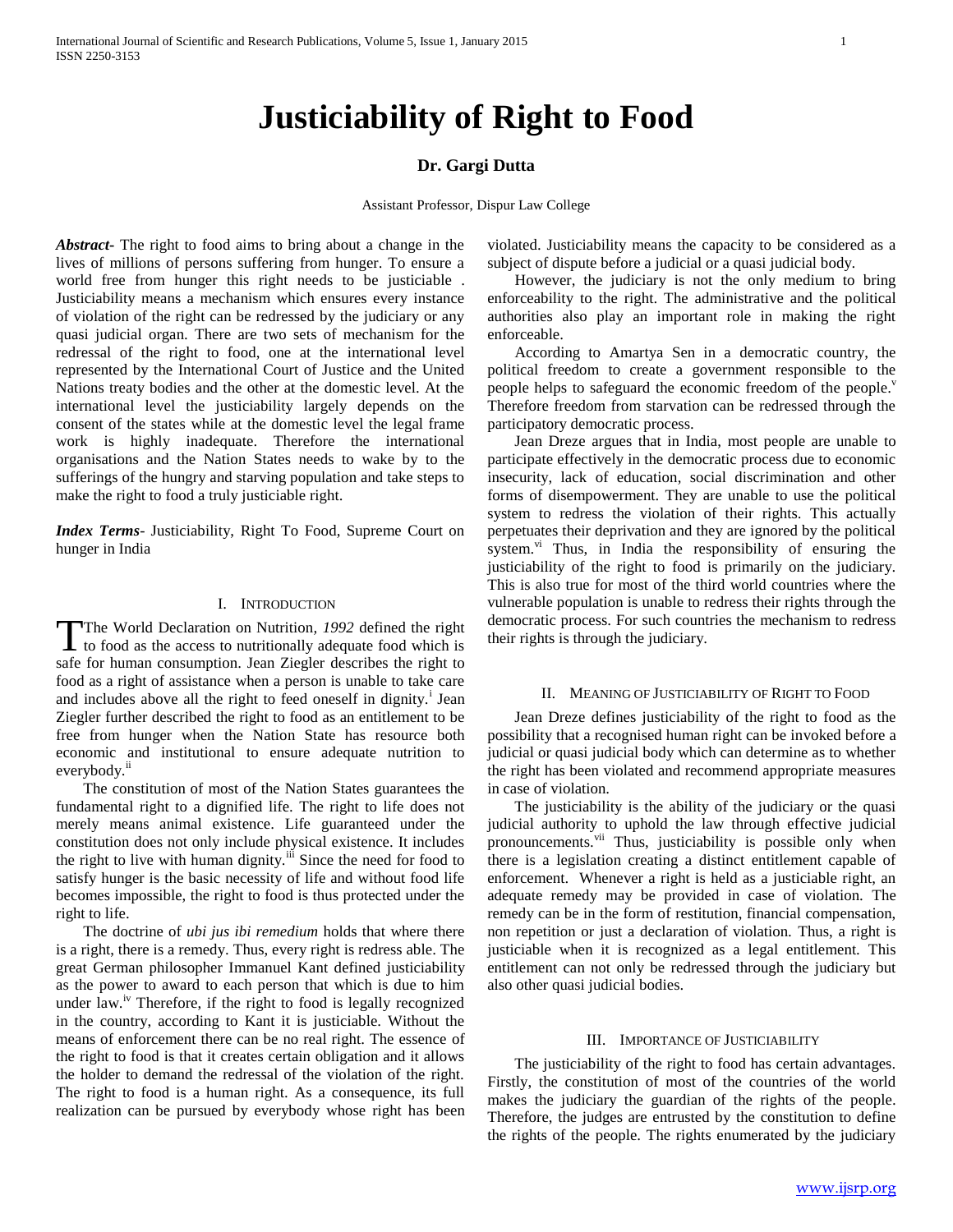becomes binding before all authorities be it the administration or any other power. Similar power is not available with any other authority. Therefore, the enforcement through the judiciary is more appropriate. Secondly, advantage of enforcement of the right to food through the judiciary is that the judges apply the international standards of human rights to the national laws. Thus, through the decisions of the court a more appropriate relief can be given in case of violation of the right to food of the people. Thirdly, only the judgments of the court on the right to food can create a sense of obligation in the mindset of the administration. Usually the government looks upon the entitlements on the right to food as a kind gesture on their part, rather then redressal of the rights of the people. Fourthly, when a law is ambiguous on a point, the judiciary is the appropriate forum to clarify the position. Fifthly, the political system is unstable. Therefore, the right to food cannot be enforced through the political system. Sixthly, the doctrine of precedent is applicable to the judicial decisions. Therefore the decision of the judiciary is established as the law of the land. This shall lead to a great expansion of the right to food. India stands as an example where most of the entitlements for realization of the right to food have been implemented by the orders of the judiciary.<sup>v</sup>

## IV. CONSTRAINTS OF JUSTICIABILITY

 The enforcement of the right to food through the judiciary also suffers from certain limitations. Firstly, the judiciary is often inaccessible to the victims of violation of the right to food. Such victims usually belong to poorest of the poor category of people and due to poverty and ignorance they are unable to take up their grievance before the judiciary. The victims and the lawyers have a very limited knowledge on the right to food.<sup>ix</sup> The entitlements for realization of the right to food are scattered in the various schemes, legislations and judicial pronouncements. If a country lacks a comprehensive legislation of right to food, the justiciability of the right becomes difficult.

 In most of the countries of the world, right to food to a great extent still remains as a derivative right established through the doctrine of precedent, its justiciability therefore suffers from the drawbacks of the doctrine of precedent. In a large number of countries non-derivative provisions of the right to food find a place as constitutional goals. The constitutional goals being usually non-justiciable in nature, cannot be enforced through the judicial or quasi-judicial bodies.

## V. JUSTICIABILITY OF RIGHT TO FOOD AND SEPARATION OF POWERS

 In the developing jurisprudence, the judiciary issues orders on any legislation or policy extending the benefits for realization of the right. The courts also scrutinize the measures taken by the government for realization of the right to food in determining whether they are in compliance with the international and national obligations. Upon finding a violation, the judiciary provides relief to the victim or instructs the government to find appropriate redressal of the violation. It is sometimes argued that the right to food involves the allocation of resource and rightly belongs to the legislative and the executive sphere and the right to food is not a justiciable right. However, the right to food like any other human right is a justiciable right under the concept of rule of law. Moreover the realization of the human right cannot be left exclusively to politically elected authorities. The political actors enjoy a large discretionary power in adopting legislations and schemes for realization of the right to food, but in case of disputes the judiciary scrutinizes the adequacy of the measures. $^x$ 

 The judiciary and the executive should in harmony progress towards realization of the right to food. Legal philosopher Friedmann opines that the relation between the executive and the judiciary is of cooperation rather then separation. $x<sub>i</sub>$ 

## VI. CONCEPT OF JUSTICIABILITY OF RIGHT TO FOOD

 Justiciability of the right to food may be at the national level or at the international level. The justiciability of the right to food within the national, regional and international arenas is supported by a number of national and international laws.

## **International Laws Supporting Justiciability of Right to Food**

 A number of international customary and treaty laws establish the right to food as a justiciable right at the national as well as at the international level.

## **(a) Justiciability of Right to Food under Universal Declaration of Human Rights**

 The Nation State is required under this international law to create a competent national tribunal to redress the acts of violation of fundamental rights and other statutory rights on the right to food.<sup>xii</sup> Therefore, in every Nation State right to food should be enjoyed by the people as justiciable right.

## **(b) Justiciability of Economic Social and Cultural Rights**

 The *United Nations Committee of Economic Social and Cultural Rights* have advised the Nation States to provide to the people an effective and appropriate judicial remedy so that the relief can be granted to the victims of the violation of the right to food.<sup>xiii</sup> It further advised the Nation States to provide appropriate remedy to an aggrieved individual or a group of individuals under the domestic legal system.<sup>xiv</sup> The Nation States that have ratified the *International Convention on Economic Social and Cultural Rights* have an international obligation to establish the right to food as a justiciable right.

# **(c) Justiciability under Voluntary Guidelines of Food and Agricultural Organization**

 The voluntary guidelines on the right to food seek the Nation State to create an effective domestic human rights institution or ombudsman to address the violation of the right.<sup>xv</sup> Such institution often plays a proactive role in focusing the cases of the violation of the right of the people. Therefore attention of the judiciary is drawn towards the cases of the violation of the right to food.

#### **Institutions Responsible for Justiciability of Right to Food**

 The justiciability of the right to food can be through the international agency or national judicial or the quasi judicial bodies. The enforcement of the right to food by the international agency is carried out by the treaty bodies and the *International*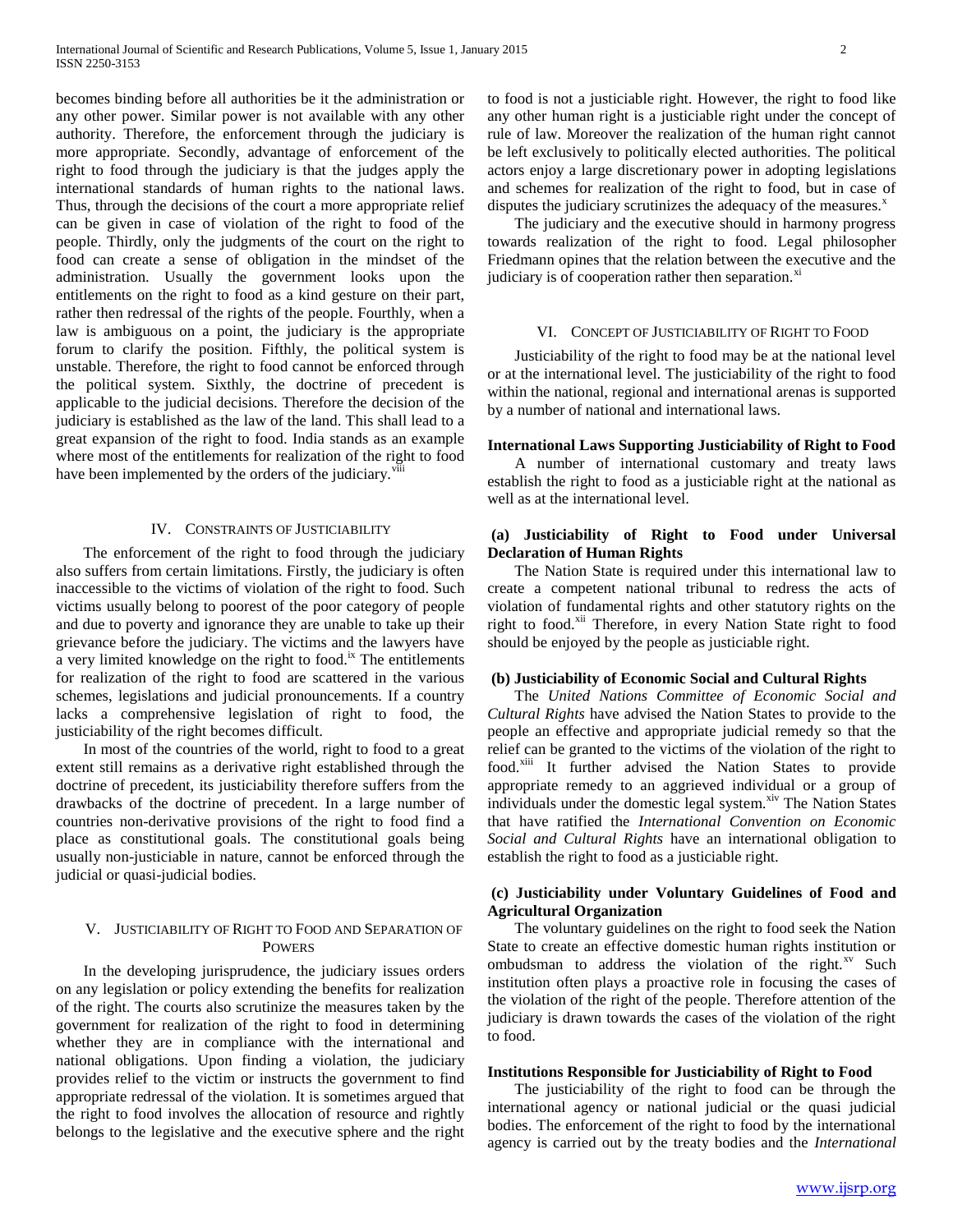*Court of Justice*. These bodies show strong respect for the sovereignty of the Nation States. Therefore they adopt a softer approach of constructive dialogue to make a Nation State take steps towards realization of the right to food.

# VII. JUSTICIABILITY OF THE RIGHT TO FOOD AT INTERNATIONAL LEVEL

 At the international level justiciability of the right to food can be brought about by the judicial and the quasi judicial bodies like the treaty bodies and the *Human Rights Commissions*. The judicial body created under the *United Nation Charter* for enforcement of the international law is the *International Court of Justice*. There are various treaty bodies created for implementing and monitoring the human rights obligations set forth in the treaties. There are seven main treaty bodies as a mechanism for enforcing the human rights treaties which contain provisions for the realization for the right to food.

## **(a) International Court of Justice**

 The *International Court of Justice* (ICJ) is the principal judicial organ of the *United Nations*.<sup>xvi</sup> The statute of the ICJ is an integral part of the *Charter of the United Nations*. Therefore the members of the *United Nations* are *ipso facto* parties to the statute. The ICJ exercises jurisdiction over Nation States that are parties to the statute.<sup>xvii</sup> The ICJ also entertains disputes when the state parties through a declaration submit to the jurisdiction of the court. It is the most authoritative enforcing mechanism under the international law. A number of important decisions of the ICJ upheld the right to food of the people.

 The ICJ as an enforcing mechanism suffers from certain limitations. Firstly, the ICJ takes up disputes referred only by Nation States. The court does not entertain complaints by individuals against a Nation State.<sup>xviii</sup> Therefore the ICJ cannot enforce the violation of the rights of an individual by the Nation State.

 Secondly, the jurisdiction of ICJ depends upon the consent of the Nation State involved.<sup>xix</sup> This makes the enforceability of the right through ICJ a limited protection. Thirdly, when ICJ has rendered a judgment on the violation of the right, there is no international enforcing agency to enforce the judgment. The implementation of the judgment depends to a large extent upon the voluntary compliance by the Nation State. The *Security Council of the United Nations* can however take collective action against the Nation State.

## **(b) Quasi Judicial Organs**

 There are various organs of the *United Nations* for enforcing the violation of the rights guaranteed under the international law. There cannot be an international protection of human rights unless there is a strong and effective mechanism for enforcement. Many of the international conventions have therefore created an enforcement mechanism. The treaty bodies are represented by a number of committees set as a mechanism for monitoring and implementing the violation of human rights.

#### **(b) (i) Human Rights Committee.**

 The *Human rights Committee* (HRC) was established to implement the provisions of the *International Covenant on Civil*  *and Political Rights, 1966*. The HRC is competent under the *Optional Protocol* of the *International Covenant on Civil and Political Rights*, provided certain requirements have been met, to receive communications from individuals claiming to be the victims of the violation of the right. Though HRC is a mechanism to redress the violation of the provisions of the *International Covenant on the Civil and Political Rights* while the right to food basically is an economic and social right, HRC could consider the right to food through the broad interpretation of the right to life.

## **(b) (ii) Committee on Elimination of Discrimination Against Women**

 The *Committee on the Elimination of Discrimination against Women* (CEDW) is established under *International Convention*  on Elimination of all forms of Discrimination on Women.<sup>xx</sup> Under the Protocol of the Convention, the committee can consider complaints from affected woman or from groups of women relating to the violation of the rights guaranteed under the convention.

## **(b) (iii) United Nations Human Rights Council**

 The *United Nations Human Rights Council* has the responsibility to protect all human rights and fundamental freedoms. The council is a subsidiary organ of the *General Assembly*. The council entertains all complaints of systematic violation of the human rights.

## **Justiciability of Right to Food at the National Level**

 At the domestic level the justiciability of right to food depends upon firstly the recognition of international law as a part of the municipal law and secondly the legal protection of the right to food in the constitution or other legal framework of the country.

 When the right to food is recognised as a constitutional right it is a structural framework which needs to be supported by adopting a supporting legal and policy framework of the country for creating a delivery mechanism, as the constitutional protection are usually scratchy in nature. However, the nature of constitutional protection is more permanent to other legal protection and the judiciary tends to make such rights immediately justiciable. The classic case to adopting the comprehensive legislation on right to food is found in the case of Brazil. The country was the first and the only country to adopt a Zero Hunger Legislation which has moved the lives of the half hungry people of Brazil which constituted one half of the population of Brazil to a life with dignity.

## **Impact of International Law on Domestic Jurisprudence**

 The international law is of great relevance to the fast changing socio legal order of all national regimes. In many countries the international law directly becomes a part of the municipal law while in some countries the international law becomes a part of the municipal law through adaption.

 Under the English system treaties are required to be adapted into the municipal law to make it enforceable.<sup>xxi</sup> In England when an ambiguity arises in a statute, the international law acts as an aid to interpretation.<sup>xxii</sup> According to the English legal system the domestic law should conform to the international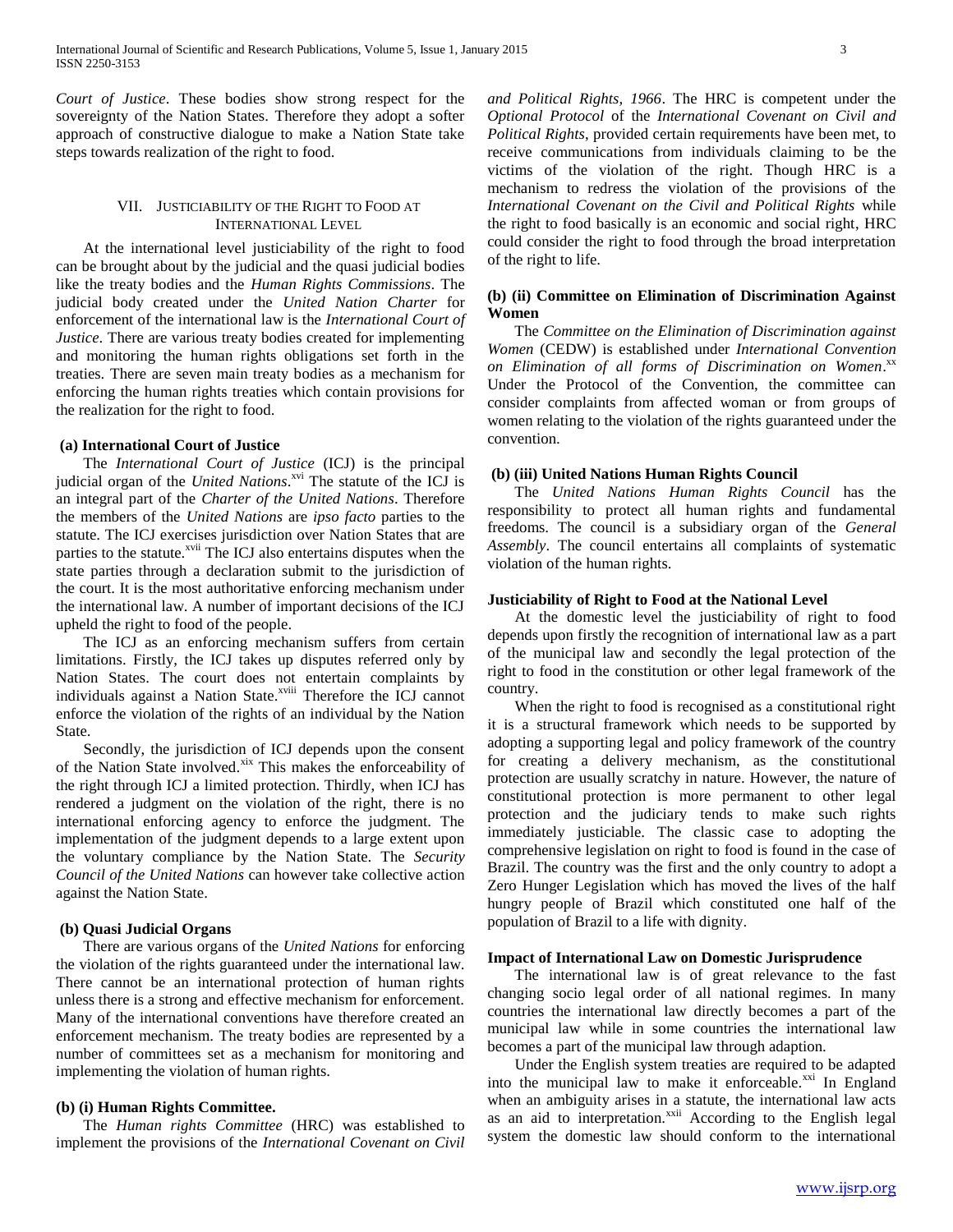law.<sup>xxiii</sup> In such cases the justiciability of right to food largely depends on domestic legal framework.

 In some legal system the treaties ratified by the Nation State are given the equivalent position to that of the constitution. The Constitution of America adumbrates the treaty as the supreme law of the land.<sup>xxiv</sup> In the American legal system the treaty is implemented by self execution.<sup>xxv</sup> The treaty prevails even over a pre-existing federal law.<sup>xxvi</sup> Under the American legal system, if a treaty is not self executing like the *Charter of the United Nations* it cannot be enforced.<sup>xxvii</sup>

For such countries the right to food is a justiciable right as the international law creates strong provision for protection from hunger.

 In India, the international charters are recognised in the same manner as the expressed provisions of the Indian Constitution.<sup>xxviii</sup> The judiciary in India uses the international charters of organisations in the nature of *United Nations*, to interpret the provisions of the Constitution.<sup>xxix</sup> In India the language of the Constitution can be stretched to give effect to a provision of a treaty without doing violence to the Constitution.<sup>xxx</sup>

## **Resource implication viz-a-viz Justiciability of Right to Food**

 The strongest objection to the justiciability of the right to food is that the right to food is an economic and social right therefore it involves a resource implication and is a non justiciable right. The poor countries cannot recognize the right to food as a justiciable right. The lack of resource is a valid defence, however the courts can examine the measures taken for realization of the right in context to the available resource.

 The ultimate goal of every treaty is the full realization of the rights flowing from the treaty. However as the right to food has a substantial resource implication the realization of the right to food to a great extent depends upon the economic capacity of the Nation State.<sup>xxxi</sup> The Nation State is required to progressively realize the right to food of the people. This means that the Nation State is required to take positive step in the above direction.<sup>xxxii</sup> This balances the right to food with the economic capacity of the Nation State. The realization of the right to food cannot be differed indefinitely on the ground of economic incapacity.<sup>xxxiii</sup> However the extent of the adequacy of the steps could vary according to the economic capacity of the Nation State.<sup>xxxiv</sup> The Nation State should undertake diverse steps as short time measures which will lead to the realization of the right to food of the people.

 The realization of the economic rights should be as quick as possible. The Nation State is required to realize the economic rights on the basis of the present resource available with the Nation State rather then postpone it to the future economic growth.<sup>xxxv</sup>

 The lack of political will cannot be given the colour of resource constrain as an excuse for a Nation State to deny the right to food.xxxvi In *Grootboom and others-versus-Government of the Republic of South Africa and othersxxxvii* the Constitutional Court of South Africa found that the Nation State should allow the progressive realization of the economic right to housing of the larger section of the people to the extent of the available resource.

 The Nation States cannot be permitted to deny any constitutional rights on the ground of financial constrain. In *Hussainara Khatoon-v-Home Secretary, State of Biharxxxviii* the Supreme Court of India has held that a constitutional right cannot be denied on the ground of financial constrain, *Rhem-v-Malcolmxxxix* the Supreme Court of the United States of America has held that law does not permit the government to deny a constitutional right on the ground of poverty. Lord Blackstone as observed that constitutional requirements cannot be measured in dollar consideration. $x<sup>1</sup>$  Therefore the Nations where the right to food is a constitutional right, it is justiciable.

## VIII. CONCLUSION

 According to the international law the right to food is subject to progressive realization by the Nation States as per their economic capacity. However protection from hunger is established as justiciable right.

 The justiciability at the international level is weak and is dependent on the consent of the violating party. Therefore at the international level the right is not truly justiciable.

 On scrutiny of the legal framework of countries it is found that most of the countries have yet to establish it as a legally recognised right under the national legal framework. Under such circumstance, the justiciability of right to food largely depends on the proactive role played by the judiciary of the country and the policy of adaption of international law and the treaty laws in the legal system.

 The judiciary through various case laws and tools of interpretation established the fundamental right to food as a justiciable right in many countries for example India. The Supreme Court and the High Courts in India are invested with the power to bring about justiciability to the right to food. The Supreme Court of India is situated in Delhi, the capital of India. The High Courts are situated in the capital of each state. The High Courts of all states are situated in big cities. No state has a bench of a High Court at any rural area where poverty is concentrated. The Supreme Court and the High Court are the judicial organs to enforce the right to food in India. They are situated beyond the means and reach of the food vulnerable section of the society who are suffering from hunger and starvation. Under such circumstance General Comment 12 paragraph 32 and 34 are violated.

 The justiciability of the right to food of the hungry and starving population depends to a large extent in the incidents of public interested litigation. The hungry population who are unable to manage two square meals a day cannot afford the time and money required to enforce their rights. The statistics of hunger clearly indicate towards this fact. Therefore, even if the legal structure establishes the right to food as a justiciable right, there may be structural denial in the justiciability of right to food. The legal structure should ensure justice in the door step of the poor. Measures in the nature of free legal aid should be taken to enable the poor to knock the doors of the judiciary in case of violation of their right to food as the hungry cannot be burdened with litigation costs to enforce their right to food.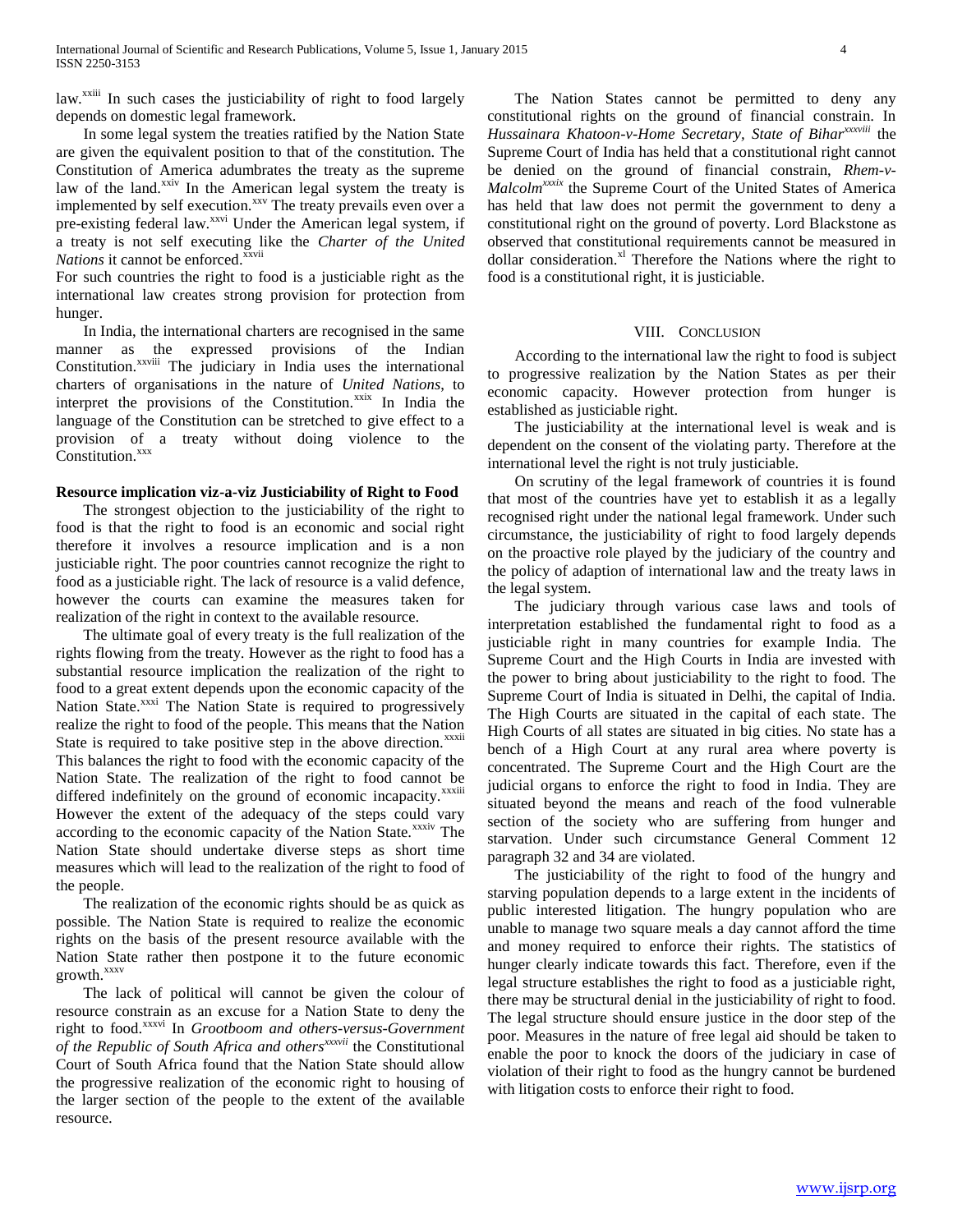#### **REFERENCES**

- [1] Report of the Special Rapporteur on Right to Food to the General Assembly, November 2004, A/59/385, [5] <http://www.daccessdds.un.org/doc/undoc/gen/no4/525/17/pdf/nO42517.pd s>.
- [2] Dreze J, 'Democracy and the Right to Food', Alston P, Robinson M (ed), Human Right and Development: Towards Mutual Reinforcement, Oxford University Press, 2005, pp. 55.
- [3] Francis Coralie v Delhi 1981 AIR SC 746.
- [4] Kant I, The Metaphysical Element of Justice, Manchester UP, 1953, pp. 78.
- [5] Sen A, Development as Freedom, Oxford University Press 2000, pp. 52.
- [6] Dreze J, 'Democracy and the Right to Food', pp. 7-8 < http://www.righttofoodindia.org>.
- [7] Office of the High Commissioner for Human Rights, 'Human Rights and Poverty Reduction: A Conceptual Framework', 2004 United Nations <www.ohchr.org/Documents/Publications/Poverty Reduction.pdf>.
- [8] Franco A M S, How to Promote the Justiciability of the Human Right to Food, Thomale C (translator), Fian International, 2008, pp. 7-8.
- [9] Ibid.

 $\overline{a}$ 

*.*

- [10] International Working Group for the Elaboration of a set of Voluntary Guidelines to support the Progressive Realization of the Right to Adequate Food in the Context of National Food Security, 'Justiciability of the Right to Food', (Working Paper, United Nations, 2004).
- [11] Friedmann W, Law in a Changing Society, Fifth Indian Reprint, Universal Law Publishing Co. Pvt. Ltd, 5th

Ed, 2011, pp. 89-90.

- [12] Universal Declaration of Human Rights 1948 art 8.
- [13] General Comment 12.
- [14] Committee on Economic Social and Cultural Rights, General Comment 9, 'Substantive Issue Arising in the Implementation of the International Covenant of Economic Social NA Cultural Rights', 19th Sess UN Document e/c.12/1998/24 (3 December 1998).
- [15] Food and Agricultural Organisation, (Voluntary Guidelines United Nations) 18.1-18.2.
- [16] Charter of the United Nations, art 92.
- [17] Stature of the International Court of Justice, art 94 .
- [18] Statute of the International Court of Justice art 34 [1].
- [19] Statute of International Court of Justice art 36 [2].
- [20] Convention on Elimination of all forms of Discrimination against Woman, 1979 art 17.
- [21] A G v B B C 1981 AC 303 (354) (HL).
- [22] R v Chief Immigration Officer 1976 3 All ER 843 (847); Garland v Br. Rail Engg 1982 2 WLR 918 (934-35) (HL).
- [23] Soloman v Commissioner of Excise 1967 2QB 116,143.
- [24] Basu D D, Human Rights in Constitutional Law, Lexis Nexis Butterworths Wadhwa, 3rd ed, 2008, pp. 23.
- [25] Foster v Neilson 1892 2 Pet 253 (314-315).
- [26] US v Lee 1902 185 US 213 220-221; Bank Voor v Kennedy 1961 288 F 375.
- [27] Oyama v California 1948 332 US 633 649; Basu D D, Comparative Constitutional Law, Prentice-hall of India Pvt. Lt, pp. 24.
- [28] Constitution of India art 51(c). Basu D D, Comparative Constitutional Law, above n 30, 27.
- [29] Maneka Gandhi v Union of India 1978 AIR SC 597, paragraph 70; Varghese v Bank of Cochin 1980 AIR SC 470, paragraph 6.
- [30] Kesavananda Bharati v State of Kerala 1973 AIR SC 1461; Rajendra v State of Uttar Pradesh 1979 AIR SC 916.
- [31] Committee on Economic Social and Cultural Rights, General Comment No. 3, 'Nature of State Parties Obligation, 5th sess, UNDOC.E/1991/23 (14 Dec 1990).
- [32] Ibid.
- [33] Ibid.
- [34] Intergovernmental Working Group, 'Justiciability of the Right to Food', (IGWG RTFG/INF 7), 12, <http://www.fao.org>.
- [35] Kunnemann R, above n 4 50.
- [36] General Comment No. 12.
- [37] Case No. CCT 11/00. Decided on 4 October 2000.
- [38] (1980) 1 SCC 81.
- [39] 377 F Supp 995
- [40] Jackon-v-Bishop 404 F Supp 2d 571. See also Holt-v-Sarver 309 F Supp 362.

#### AUTHORS

**First Author** – Dr. Gargi Dutta, Assistant Professor, Dispur Law College, Email Id- Gargiduttapaul2012@gmail.com